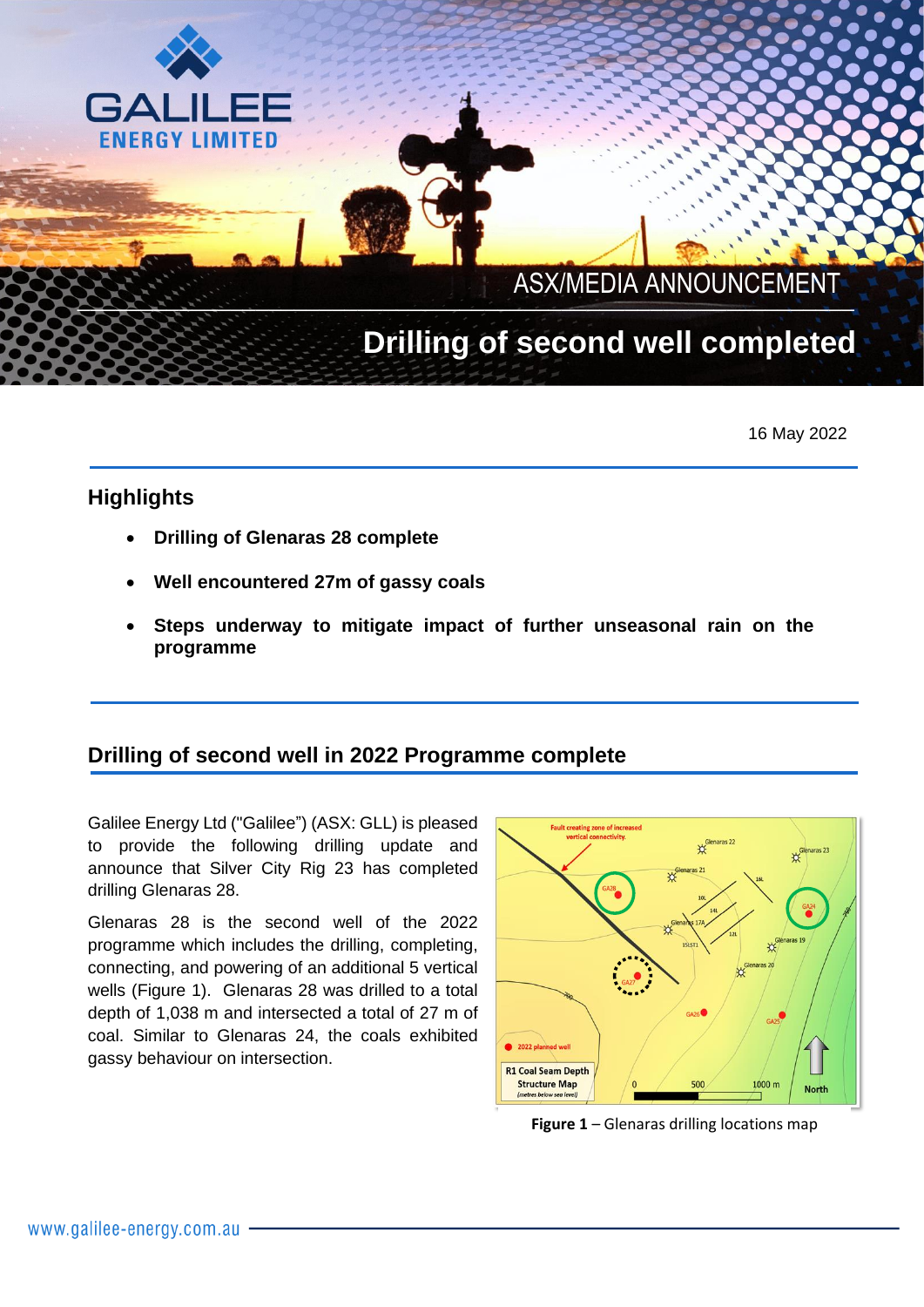



The drilling of the well was completed on schedule despite over 50 mm of rain falling on the site and access roads. This unseasonal second rain event has caused further saturation of the area and is the highest rainfall for 30 years in the region for this time of the year.

The drilling campaign will recommence once the unsealed council and access roads have dried sufficiently to allow heavy equipment movement. This is expected to be within the next week, with the weather and current situation being closely monitored and factored into forward planning.





Glenaras 27 is the next well to be drilled. Project plans are currently being amended to optimise efficiencies regarding equipment, materials and crews in order to continue to drive the programme forward on what has thus far been, with the exception of the unseasonal weather events, a very smooth drilling campaign.

This announcement was released with the authority of the Board.

#### **For further information, contact:**

David Casey – Managing Director Galilee Energy Limited +61 (0) 7 3177 9970